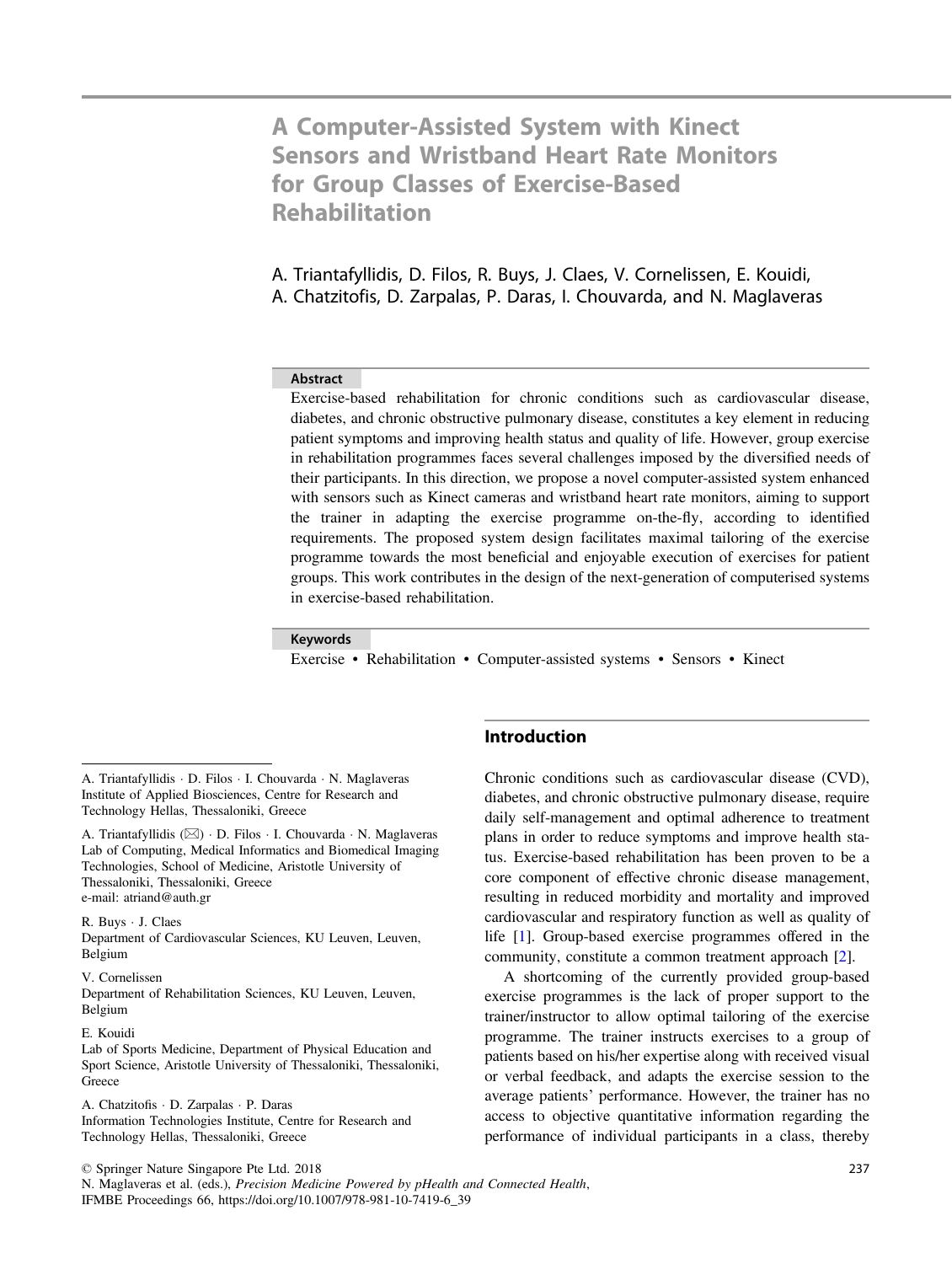limiting the potential of fine-tuning the programme to maximise its effect on the individual patients' physical status. Consequently, adherence of patients to group-based exercise programmes might be limited due to the lack of tailoring to the patients' capabilities and needs. When a patient stops exercising on a regular basis, he/she is driven to the loss of gained cardiovascular benefits and the reduction of his/her functional capacity [3]. In this context, new computer-assisted services in exercise-based rehabilitation may attract patient interest and gain wide uptake.

In this paper, we demonstrate an approach to optimal exercise programme adaptation in patient groups by means of a computerised and sensor-enhanced system. In this regard the aim of this paper is to: a) demonstrate the structure and most important parameters of current exercise programmes according to current guidelines, along with associated challenges, and b) propose a design of a novel computer-assisted and sensor-enabled system, also highlighting directions for future research.

#### Exercise Programmes

## Goals and Structure

Exercise programmes including aerobic exercises supplemented with resistance exercises, are recommended by international guidelines [4], to maximise health benefits for chronic patients. More specifically, these programmes are typically performed 3 times per week in a controlled environment (e.g., specialized rehabilitation centres, gyms, etc.), under the supervision of experts in exercise-based rehabilitation (trainers). The programme typically targets a specific patient group (e.g., patients with CVD), lasts at least 30 min, and consists of a series of exercises of different intensity and difficulty.

The effectiveness of exercise-based rehabilitation programmes largely depends on four exercise characteristics,



namely Frequency, Intensity, Type, and Time (FITT) [5]. As such, a main goal of the programme is to guide patients to exercise within their target heart rate zones ("Intensity" characteristic in FITT), which play a key role in effective exercise performance [4]. Beneficial heart rate zones can be formulated based on the results of a cardiopulmonary exercise test (CPET), by which both resting heart rate and peak heart rate are identified. Perceived exertion and enjoyment should also be considered when structuring exercise programmes  $[6, 7]$ .

An exercise session (Fig. 1) is divided into 3 separate phases: (a) the warm-up phase which targets a gradual heart rate increase, preparing the body for the execution of more intense exercises, (b) the main phase which corresponds to the main components of an exercise session, and (c) the cool-down phase which targets at a gradual transition from exercise to rest.

The different exercises of the programme ("Type" characteristic in FITT) are chosen by the trainer according to his expertise, the health status of the average participants and received visual or verbal cues. Overall, the trainer decides on the intensity of the exercise class based on the history of workouts ("Frequency" and "Time" characteristics in FITT) by the group and the condition and ability of the participants. Optimally, the trainer proposes a variety of exercises involving all body parts (legs, arms, trunk, etc.), with different levels of intensity and difficulty. For example, an exercise with low intensity (e.g., "walking on the spot") could be chosen during warm-up/cool-down, or after a series of exercises with high intensity (e.g., "jumping"). The trainer can also change the level of intensity or difficulty (e.g., exercises requiring balance or coordination of different body parts), if he/she notices discomfort, exhaustion, difficulties or dislike to be present in one or more participants.

#### Challenges

In current exercise-based rehabilitation in a group setting, a number of barriers preclude its effectiveness in optimally improving patient physical status and health condition. In brief some of these barriers are:

(a) Lack of personalization: Due to the fact that the programme is targeted at a patient group, there is an inherent problem of programme individualisation according to one's specific needs. In this respect, the trainer may instruct exercises which are not performed in the correct form by all participants due to fitness level, motor impairments, health problems, etc. Following the same rationale, an instructed exercise might be disliked or might be causing overexertion in some participants, depending on personal characteristics.

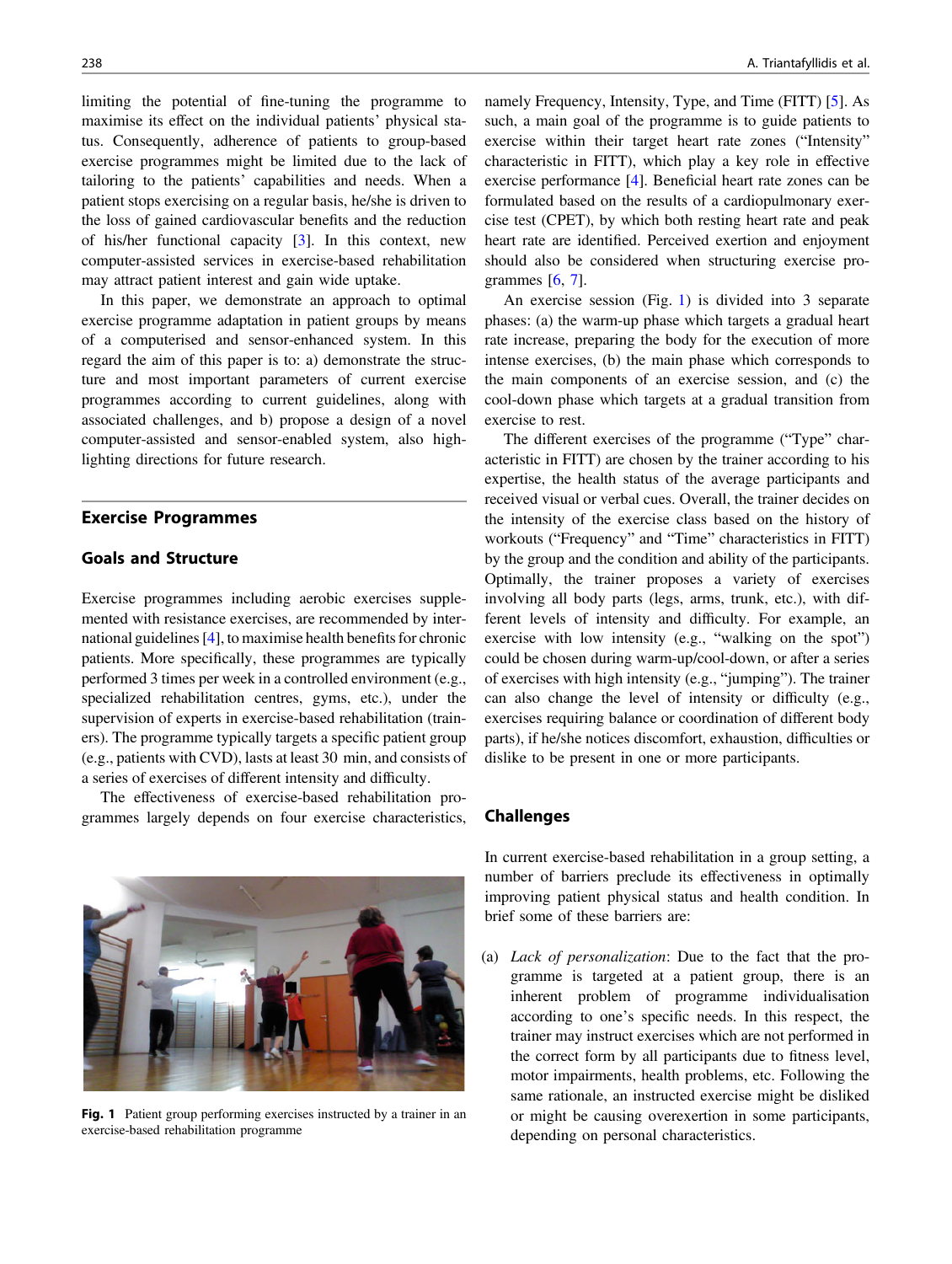- (b) Lack of quantification: The trainer mainly relies on his expertise and experience to adapt an exercise programme without support from important quantified feedback during an exercise class. In this respect, the trainer has no sign of whether a patient's optimal heart rate zone is reached, or whether he/she is adhering to the exercise form, and enjoys the training session.
- (c) Group statistics: The trainer has no feedback on the overall group's performance (e.g., heart rate dynamics, motion accuracy, perceived exertion, etc.) and progress during an exercise session. This limits the possibility of taking the proper actions in terms of beneficial adaptations of an exercise class according to the FITT principles.

## Proposed System Design

We propose a novel system (Fig. 2), based on the experience gained from the PATHway system for exercise-based cardiac rehabilitation at home [8, 9], which can help to overcome current barriers in exercise-based rehabilitation. More specifically, we propose a system consisting of the following components:

(a) Motion tracking: Kinect cameras target at capturing motion during exercise, which has been proven to be effective in the context of rehabilitation  $[10]$ . In this way motion accuracy can be evaluated via appropriately applied algorithms [11], which is important from kinesiology viewpoint for the safety and health of the participants. A Kinect sensor points to the trainer to recognise the selected exercise (based on a pool of available exercises in the system). Following exercise recognition, motion accuracy is detected for all group participants with separate Kinect sensors. Then, an overall average motion accuracy score for the group can be calculated for each individual exercise and displayed to a projector screen. The trainer can use this information to evaluate whether or not it is needed to emphasize on exercise execution by providing key instruction points or adapting the speed of the execution, especially for those who experience difficulties.

- (b) Heart rate monitoring: Heart rate is monitored through Bluetooth-enabled wristband heart rate monitors worn by the participants. The accuracy of such devices has been reported in previous work [12]. The target heart rate zones for each individual are identified during system initialization before an exercise session starts, and based on CPET. During exercise, the trainer is enabled to view in the projector screen whether participants have reached their target heart rate as an overall percentage. This allows the trainer for example to change the exercise intensity when the percentage is low (e.g., less than 50%).
- (c) Exercise type monitoring: The trainer is enabled to view the duration of the type of exercises already performed (aerobic, resistance, exercises for different muscle groups), and can decide on the type of exercise which patients should focus on.
- (d) Exertion and enjoyment monitoring: The addition of push buttons to the wristband heart rate monitor can allow patients to easily indicate levels of exertion and/or enjoyment. The participant feedback in terms of perceived exertion and enjoyment can subsequently be viewed in the projector screen and the trainer can adapt the exercise session accordingly.

The proposed system is easy to set up. Each Kinect sensor is connected (via USB) with a laptop computer to enable motion recognition and heart rate monitoring in each

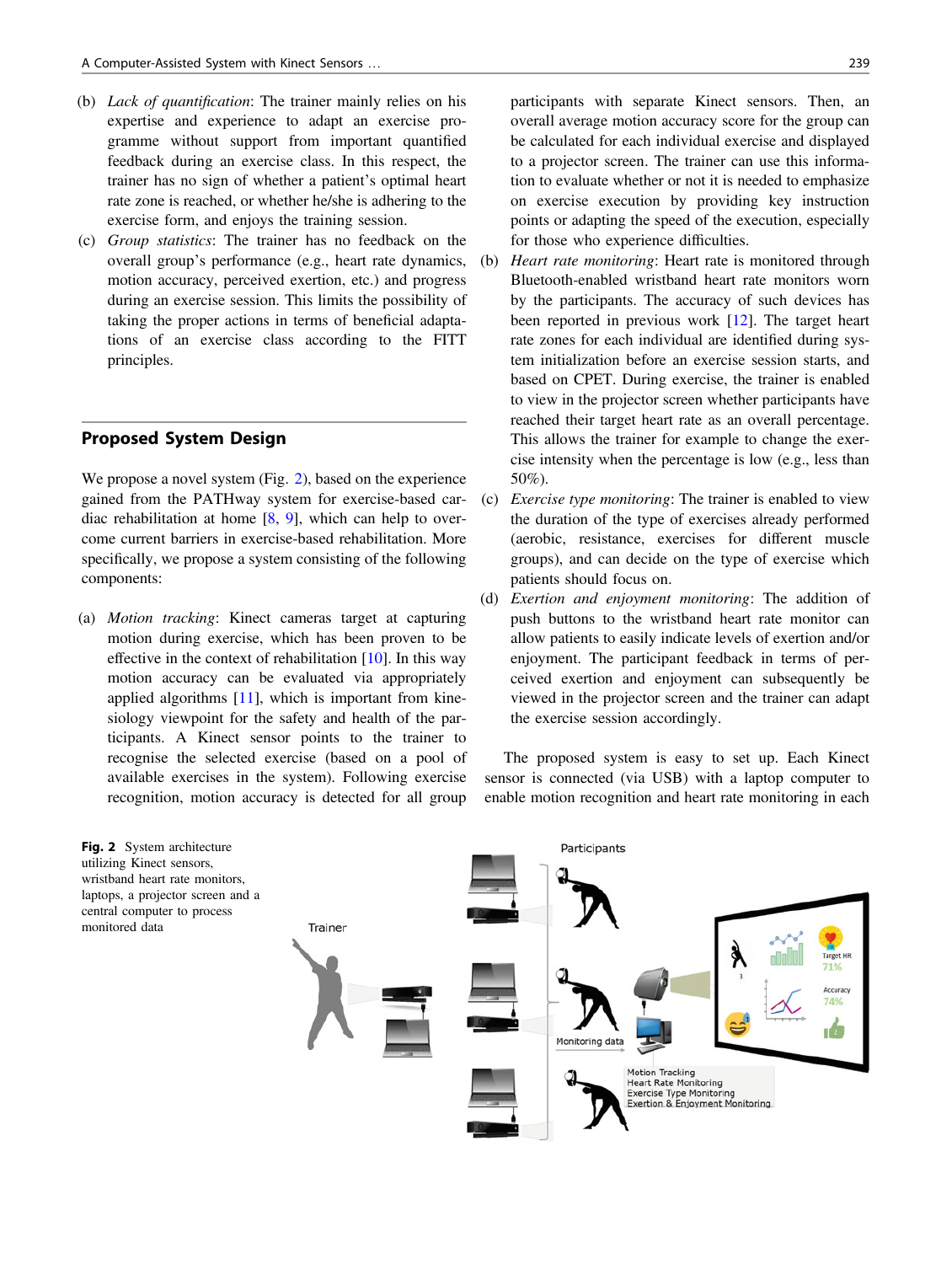participant. The Kinect should be placed in a distance 2 m - 3 m from the patient. The heart rate monitors connect via Bluetooth communication technology with the laptop computers. Motion and heart rate data from each patient are analyzed in terms of accuracy and intensity. Finally, all monitored data (heart rate, motion accuracy, self-reports of enjoyment and exertion) are transmitted via a LAN or Internet connection to a central computer which is responsible for data aggregation, processing, and display to a projector screen.

## **Discussion**

Performance monitoring during exercise training with computer-assisted systems has been the focus of research presented e.g., in [13, 14], but only motion accuracy or steps were received as objective indicators of performance. In other systems, performance indicators included target heart rate, e.g., in [15], but only a single type of activity (i.e., cycling) was monitored. In [16], both accelerometry and heart rate were used to quantify personalised performance during exercise, but the focus was on outdoor activities and motion capturing was not applied. Therefore, to the authors' knowledge, the presented system which combines heart rate monitoring with motion accuracy tracking for group exercise-based rehabilitation is the first of its kind.

Future work could focus on the development of computer-assisted systems which are not only able to quantify the actual performance, but also able to predict the performance of the patients in an exercise session, in order to suggest adaptations to the exercise class and assist the trainer with decision making for programme optimisation. The usability of the proposed system for both patients and trainers needs to be investigated in future studies [17]. The feasibility and effectiveness of the described system could be explored in a clinical trial, in comparison with "traditional" group exercise-based rehabilitation.

### Conclusions

We presented the design of a computer-assisted system for optimization of group exercise-based rehabilitation classes in a controlled environment (e.g., a gym) under supervision of a trainer. The system will empower trainers to provide more effective exercise programmes according to patient needs, based on quantified feedback on exercise performance and progress. As such, this work contributes to the development of the next-generation of computer-assisted systems targeting at better health management in the community.

Acknowledgements Author AT was supported by the "IKY fellowships of excellence for postgraduate studies in Greece—SIEMENS program". Authors DF, JC, RB, VC, AC, DZ, PD, IC, and NM were supported by the European Union's Horizon 2020 Framework Programme for Research and Innovation Action under Grant Agreement no. 643491, 'PATHway: Technology enabled behavioural change as a pathway towards better self-management of CVD'.

Conflict of Interest The authors declare that they have no conflict of interest.

#### References

- 1. Sagar VA, Davies EJ, Briscoe S et al (2015) Exercise-based rehabilitation for heart failure: systematic review and meta-analysis. Open Hear 2:e000163. [https://doi.org/10.1136/](http://dx.doi.org/10.1136/openhrt-2014-000163) [openhrt-2014-000163](http://dx.doi.org/10.1136/openhrt-2014-000163)
- 2. Kouidi E, Karagiannis V, Grekas D et al (2010) Depression, heart rate variability, and exercise training in dialysis patients. Eur J Cardiovasc Prev Rehabil 17:160–167. [https://doi.org/10.1097/](http://dx.doi.org/10.1097/HJR.0b013e32833188c4) [HJR.0b013e32833188c4](http://dx.doi.org/10.1097/HJR.0b013e32833188c4)
- 3. Nocon M, Hiemann T, Müller-Riemenschneider F et al (2008) Association of physical activity with all-cause and cardiovascular mortality: a systematic review and meta-analysis. Eur J Cardiovasc Prev Rehabil 15:239–246. [https://doi.org/10.1097/HJR.](http://dx.doi.org/10.1097/HJR.0b013e3282f55e09) [0b013e3282f55e09](http://dx.doi.org/10.1097/HJR.0b013e3282f55e09)
- 4. Vanhees L, Geladas N, Hansen D et al (2012) Importance of characteristics and modalities of physical activity and exercise in the management of cardiovascular health in individuals with cardiovascular risk factors: recommendations from the EACPR. Part II. Eur J Prev Cardiol 19:1005–33. [https://doi.org/10.1177/](http://dx.doi.org/10.1177/1741826711430926) [1741826711430926](http://dx.doi.org/10.1177/1741826711430926)
- 5. Thompson PD, Arena R, Riebe D, Pescatello LS (2013) ACSM's new preparticipation health screening recommendations from ACSM's guidelines for exercise testing and prescription, 9th (edn). Curr Sports Med Rep 12:215–217. [https://doi.org/10.1249/](http://dx.doi.org/10.1249/JSR.0b013e31829a68cf) [JSR.0b013e31829a68cf](http://dx.doi.org/10.1249/JSR.0b013e31829a68cf)
- 6. Raedeke TD (2007) The relationship between enjoyment and affective responses to exercise. J Appl Sport Psychol 19:105–115. [https://doi.org/10.1080/10413200601113638](http://dx.doi.org/10.1080/10413200601113638)
- 7. Borg G, Hassmén P, Lagerström M (1987) Perceived exertion related to heart rate and blood lactate during arm and leg exercise. Eur J Appl Physiol Occup Physiol 56:679–685. [https://doi.org/10.](http://dx.doi.org/10.1007/BF00424810) [1007/BF00424810](http://dx.doi.org/10.1007/BF00424810)
- 8. Claes J, Buys R, Woods C et al (2017) PATHway I: Design and rationale for the investigation of the feasibility, clinical effectiveness and cost-effectiveness of a technology-enabled cardiac rehabilitation platform. BMJ Open. [https://doi.org/10.1136/](http://dx.doi.org/10.1136/bmjopen-2017-016781) [bmjopen-2017-016781](http://dx.doi.org/10.1136/bmjopen-2017-016781)
- 9. Filos D, Triantafyllidis A, Chouvarda I et al (2016) PATHway: decision support in exercise programmes for cardiac rehabilitation. Stud Health Technol Inform 224:40–45
- 10. Chang K-M, Liu S-H (2011) Wireless portable electrocardiogram and a tri-axis accelerometer implementation and application on sleep activity monitoring. Telemed J E Health 17:177–184. [https://](http://dx.doi.org/10.1089/tmj.2010.0078) [doi.org/10.1089/tmj.2010.0078](http://dx.doi.org/10.1089/tmj.2010.0078)
- 11. Chatzitofis A, Zarpalas D, Filos D et al (2017) Technological module for unsupervised, personalized cardiac rehabilitation exercising. In: 2017 IEEE 41st annual computer software and applications conference (COMPSAC). [https://doi.org/10.1109/](http://dx.doi.org/10.1109/COMPSAC.2017.230) [COMPSAC.2017.230](http://dx.doi.org/10.1109/COMPSAC.2017.230)